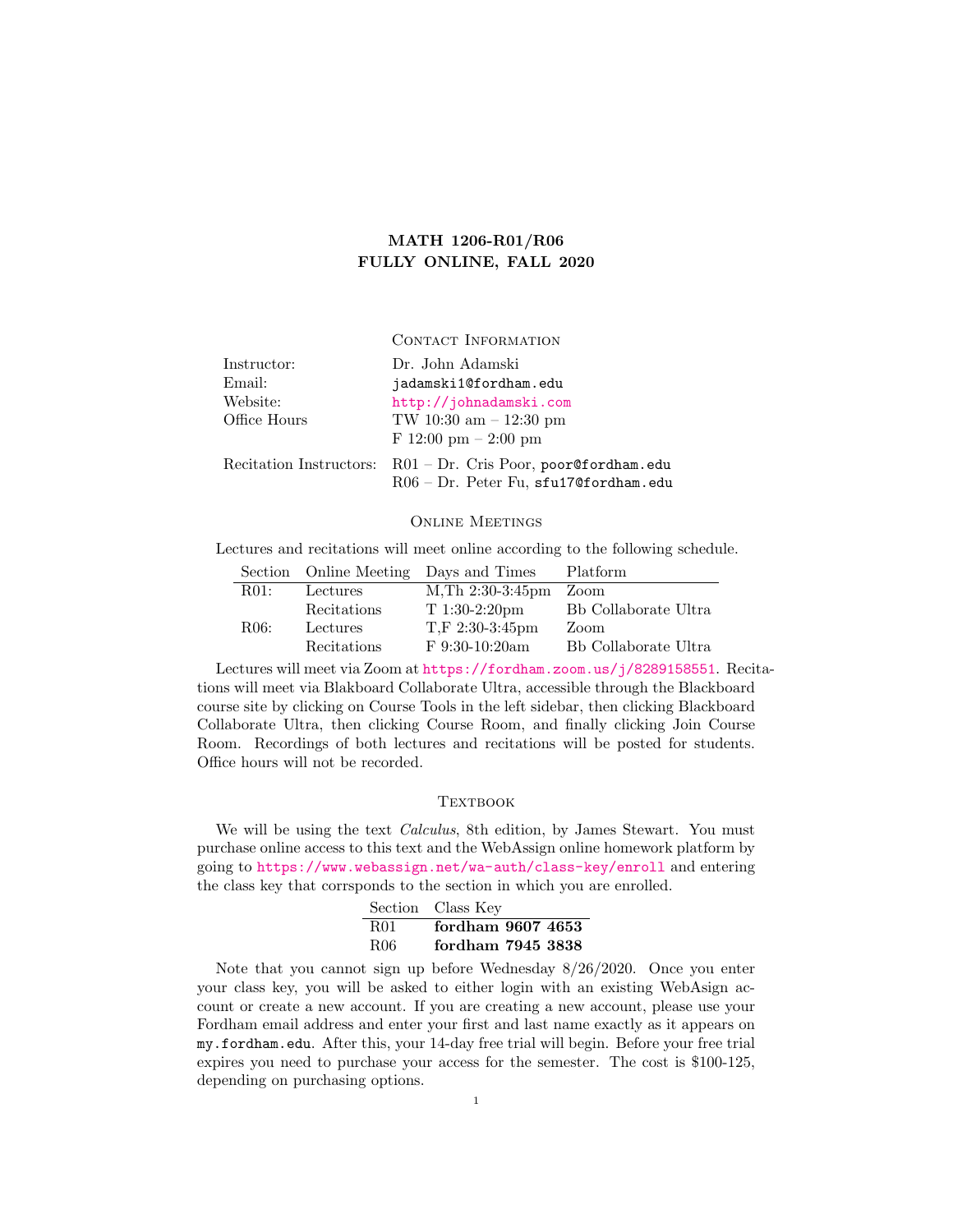#### **LECTURES**

During lectures, I will introduce new material including theorems, proofs, and examples. When time allows, we will work on some problems together. You will benefit greatly from lectures if you read the material from the textbook ahead of the lecture. Lecture notes will be made available onine, but you are encouraged to take your own notes. The course instructor is responsible for designing the course, for the material introduced, the assigned homework, writing and conducting exams, grading exams, and assigning a grade for the course.

# **RECITATIONS**

The recitation instructors and I coordinate recitations on a regular basis. The purpose of the recitations is to develop further insight into the material and to enhance your problem solving skills. The experience will help you with assignments and exams. During recitations, the instructor may solve interesting examples, conduct problem solving activities, answer questions, review some of the key material introduced during a previous lecture or, on occasion, go over a proof of a theorem, etc. To take full advantage of the recitations, you should prepare ahead of time some questions.

# Online Homework

As we progress section-by-section through the textbook, online homework will be assigned through WebAssign. Once a section of the textbook has been discussed in lecture, the corresponding homework will be assigned with a due date approximately 1 week later.

### WRITTEN HOMEWORK

Every 1-2 weeks, written homework will be emailed to the class and posted to Blackboard. For each of these assignments, you will upload your written solutions (including all steps) as a single PDF file to a Google Drive folder to which I will provide a link. If you do not have access to a scanner, I recommend the app Scannable for turning photos of papers into PDF files.

# **EXAMS**

We will take one midterm exam the week of 10/13, and one final exam the week of 12/14. Exact dates, times, and formats will be announced in advance.

# **GRADES**

- 15% Online homework
- 25% Written homework
- 25% Midterm Exam
- 35% Final Exam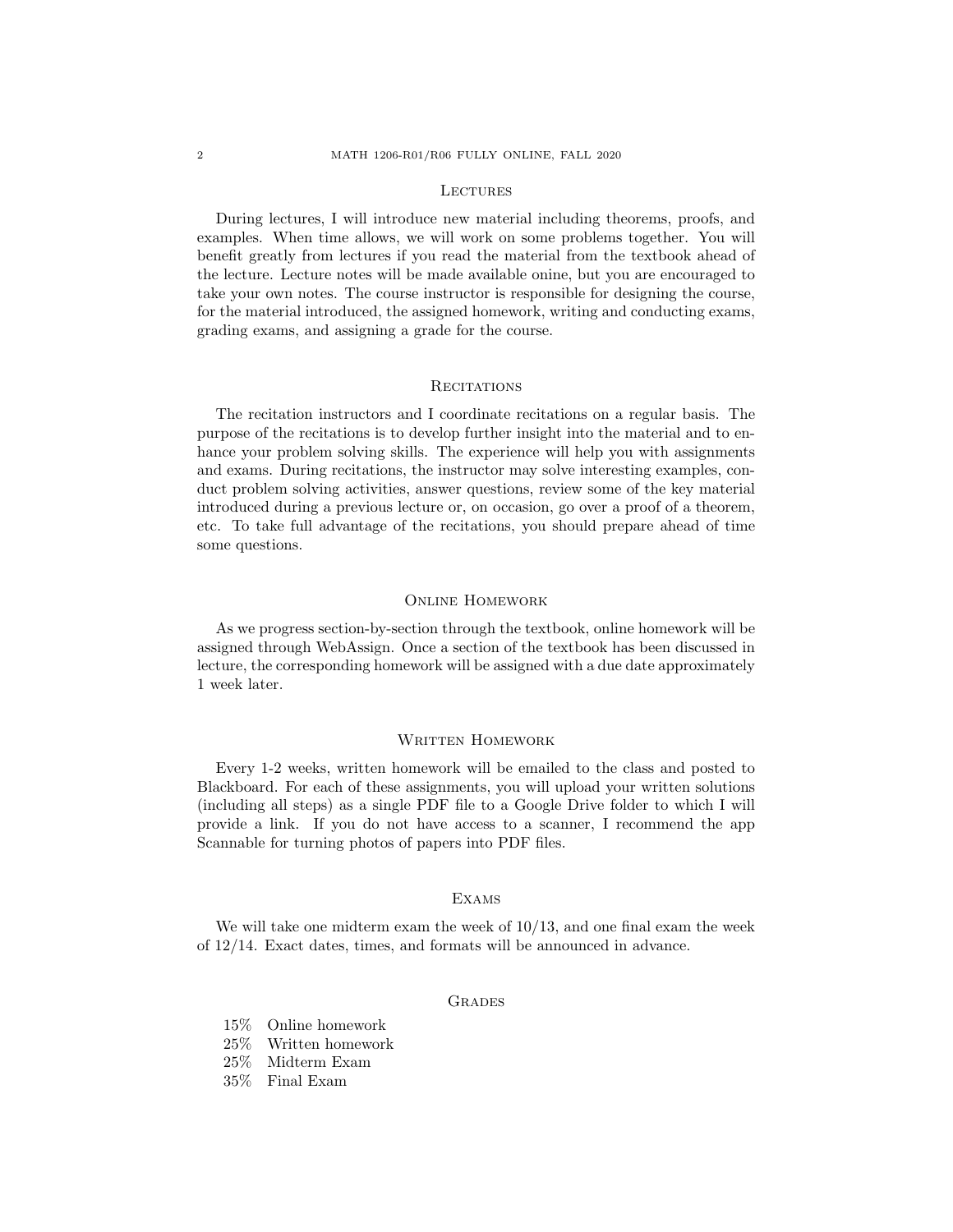# Course Description

This calculus course is for science and math majors and math minors. Topics include: functions, limits, continuity, Intermediate Value Theorem, the derivative, its interpretations, and rules for computation, differentiation of trigonometric functions, applications to curve sketching and optimization problems, antiderivatives and initial value problems, Riemann sums, definite integrals, and the Fundamental Theorem of Calculus.

These topics correspond to the following chapters of the textbook.

- Chapter 1: Functions and Limits
- Chapter 2: Derivatives
- Chapter 3: Applications of Differentiation
- Chapter 4: Integrals

### **ATTENDANCE**

Students are expected to attend all lectures and recitations. It is your responsibility to know what happens in class. The best way to fulfill this obligation is to come to every class meeting. I will take attendance because I have a duty to maintain accurate records relating to our course.

#### Academic Integrity

From the university's website:

A university, by its nature, strives to foster and recognize originality of thought, which can be recognized only when people produce work that is theirs alone, properly acknowledging information and ideas that are obtained from the work of others. It is therefore important that students must maintain the highest standards with regard to honesty, effort, and performance.

As a Jesuit, Catholic university, Fordham is committed to ensuring that all members of the academic community strive not only for excellence in scholarship but also for integrity of character. In the pursuit of knowledge and personal development, it is imperative that students present their own ideas and insights for evaluation, critique, and eventual reformulation. As part of this process, each student must acknowledge the intellectual contributions of others.

By being enrolled at Fordham University, students are bound to comply with the [Univeristy Code of Conduct,](https://www.fordham.edu/info/21684/university_regulations/3693/the_university_code_of_conduct) which includes, but it not limited to the [Standards of](https://www.fordham.edu/info/25380/undergraduate_academic_integrity_policy/6937/standards_of_academic_integrity) [Academic Integrity.](https://www.fordham.edu/info/25380/undergraduate_academic_integrity_policy/6937/standards_of_academic_integrity) For more information, see [Undergraduate Academic Integrity](https://www.fordham.edu/info/25380/undergraduate_academic_integrity_policy/6940/procedures) [Policy.](https://www.fordham.edu/info/25380/undergraduate_academic_integrity_policy/6940/procedures)

#### **DISABILITIES**

Under the Americans with Disabilities Act, all members of the campus community are entitled to equal access to the programs and activities of Fordham University. If you have (or think that you might have) a disability that may impact your participation in the activities, coursework, or assessment of this course, you may be entitled to accommodations through the Office of Disability Services. You can contact them at 718-817-0655, disabilityservices@fordham.edu, or by visiting the